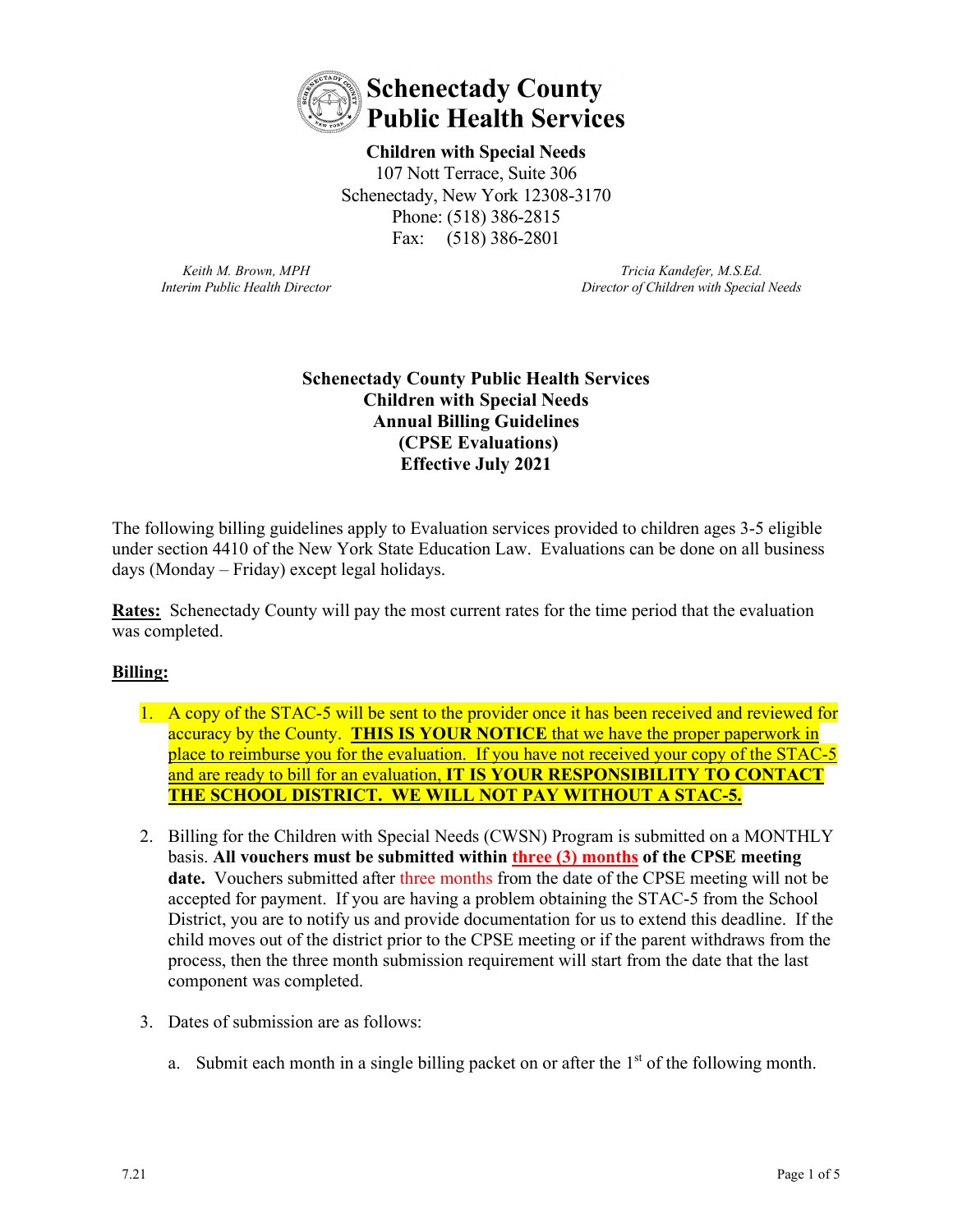## **Billing (continued):**

- 4. The completed billing packet consists of:
	- a. One County voucher completed in accordance with the attached instructions, for each voucher verification form. If using the Schenectady County voucher in Excel that is posted on our website, the original and one copy is required for submission.
	- b. One original voucher verification form and *two copies* per voucher. Bill up to twenty children per voucher verification form.
	- c. One signed Evaluation Report for each child listed on the voucher verification form.
		- No copies are needed, submit only originals.

#### **\*\*\*Please note that for 4410, evaluations and services cannot be billed on the same voucher.**

## **\*\*\* BILLING THAT HAS BEEN RETURNED FOR CORRECTIONS MUST BE RESUBMITTED WITHIN 15 DAYS OR PAYMENT WILL NOT BE MADE.**

#### **Signatures:**

1. All signatures must be original; photocopies are not acceptable. Signature stamps are acceptable if approved in the by-laws of the organization submitting the billing and written authorization to accept the stamp as original is provided by the CEO. This authorization must be provided annually at the beginning of the school year.

**REMINDER:** All CPSE evaluations (including supplementals) must be completed within 60 days of parent consent, with sufficient time for the district to convene a CPSE meeting. Evaluations done over 60 days from referral may not be paid.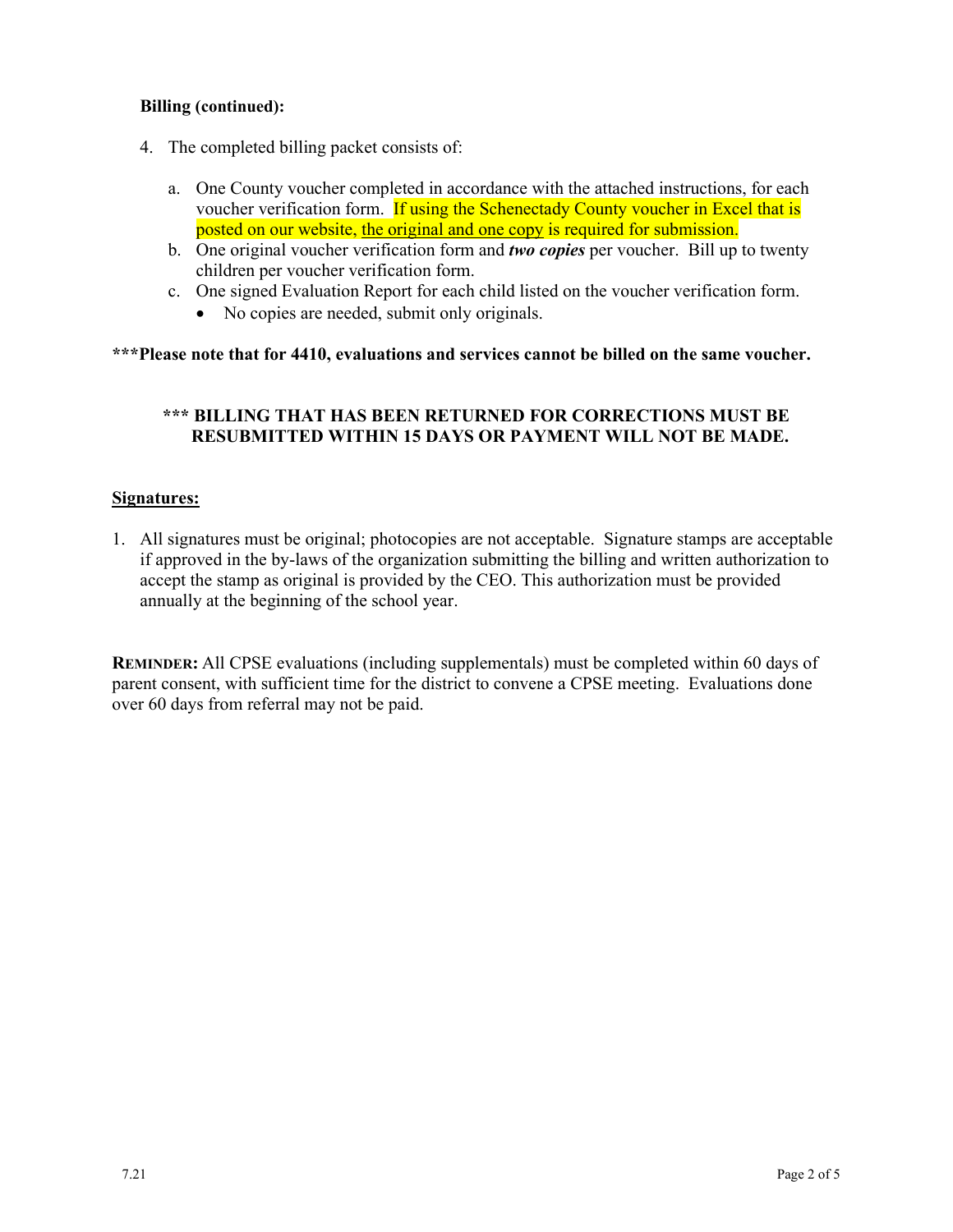#### **Instructions for Completing Schenectady County CWSN CPSE Evaluation Report**

- 1. **NAME OF CHILD:** Enter the child's full legal name (last name, first).
- 2. **DOB:** Complete with the child's date of birth (month, date, year).
- 3. **SED APPROVED EVALUATOR:** Enter the name of your program.
- 4. **AUTHORIZING SCHOOL DISTRICT:** Enter the school district that authorized the evaluation(s).
- 5. **DATE REVIEWED BY CPSE:** Enter the date that the evaluations were reviewed by the CPSE.
- 6. **ICD – 10 CODE(S):** Place the diagnostic code(s) for conditions or reasons for which care is provided.
- 7. **DATE OF EVAL/ EVALUATION COMPONENTS/RATE:**
	- a. **Date of Eval:** Enter the date that the evaluation took place.
	- b. **Evaluation Components:** Place an "x" in the box indicating which evaluations were completed.
	- c. **Rate:** Enter the evaluation rate in the box next to the appropriate component. **Please be sure to adjust the rate if the evaluation was bilingual or if it was conducted in an alternative method.**
- 8. **COMMENTS:** If a child has moved or if the parent has withdrawn from the process, please note that in this section.
- 9. **AUTHORIZED SIGNATURE:** The program director must certify the form on the authorized signature line using your full name. The form must be submitted with an original signature. Photocopies are not acceptable.
- 10. **DATE**: This is the date in which the form was completed.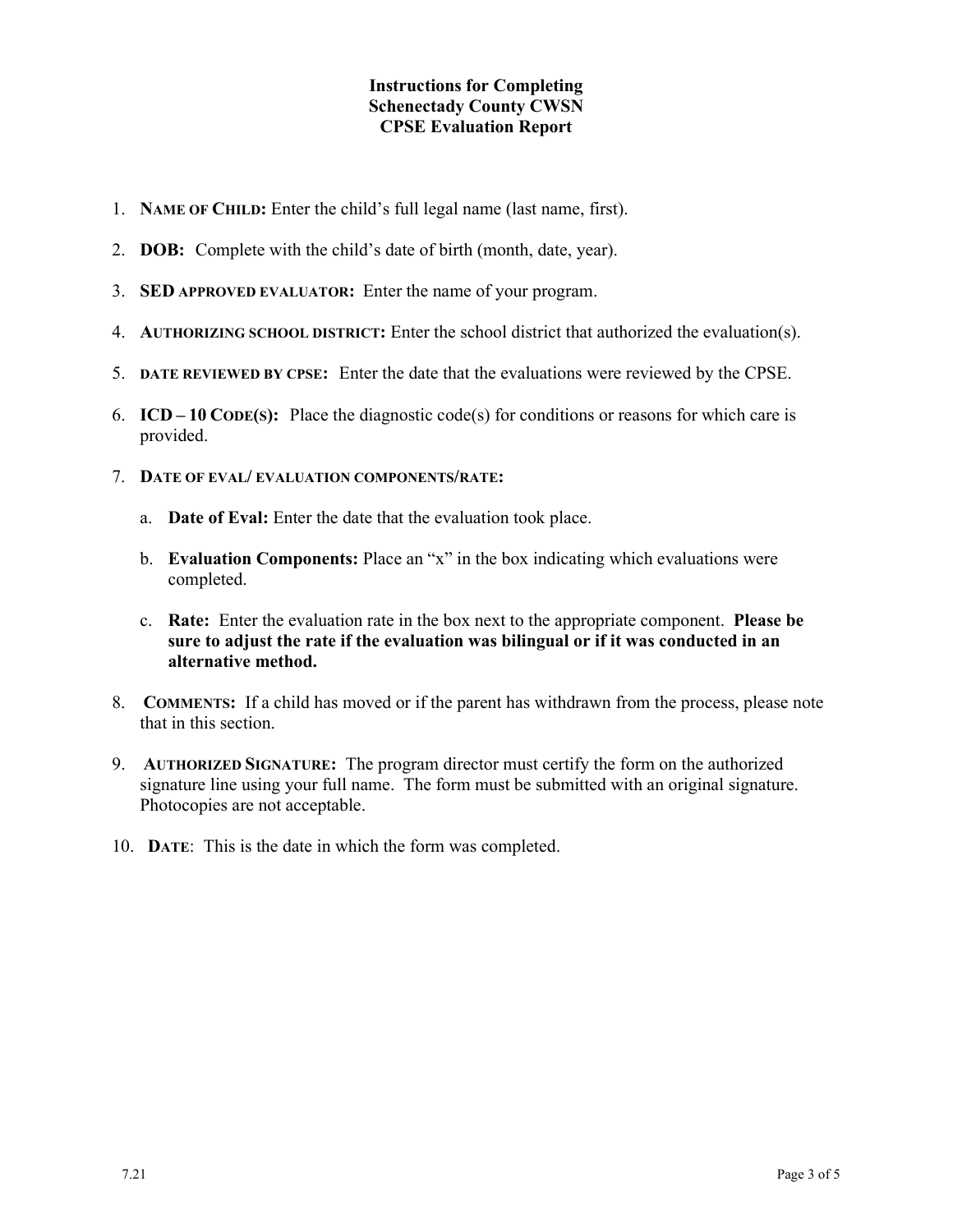## **Instructions for Completing Schenectady County CWSN Voucher Verification Form** *(Evaluations)*

- 1. **EVALUATOR:** Enter the name of the program.
- 2. **VOUCHER PERIOD:** Check one box for the period in which the services were provided. Only one period per Voucher Verification Form.
- 3. **SCHOOL YEAR:** The school year in which the services were provided.
- 4. **CHILD'S NAME:** Complete using last name first, listing children in alphabetical order.
- 5. **TOTAL AMOUNT:** The total amount of all components billed for the child.
- 6. **TOTAL THIS VOUCHER:** The total of all services being billed on the voucher. This amount is transferred to the Schenectady County Voucher.
- 7. **AUTHORIZED AGENCY SIGNATURE:** This must be an original signature.
- 8. **DATE**: This is the date in which the form was completed.